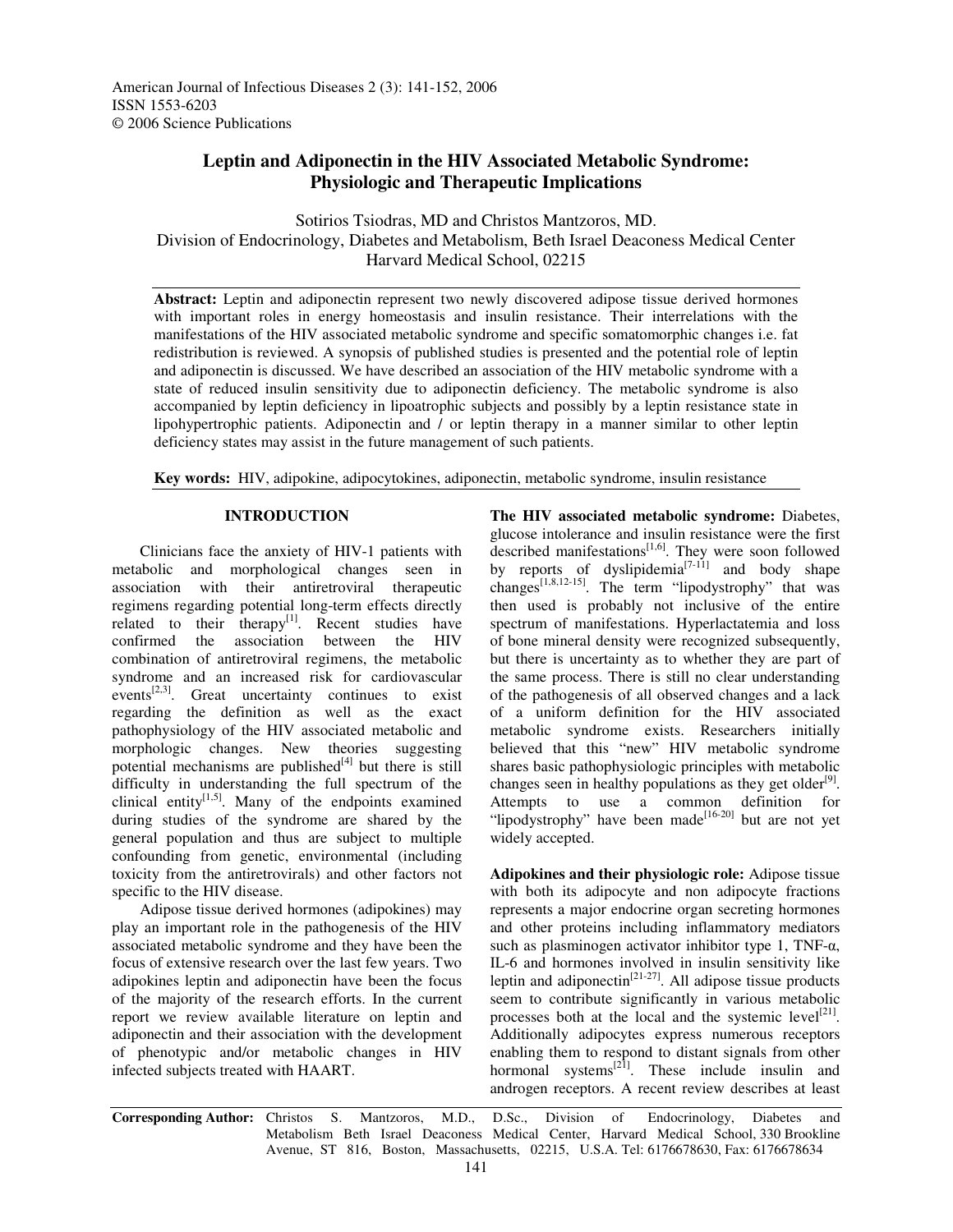19 different secreted proteins and at least 22 receptors expressed in adipose tissue<sup>[21]</sup>. The metabolic syndrome in non HIV patients is characterized by hyperinsulinemia, type 2 diabetes mellitus, hypertension, hyperlipidemia and coronary heart disease and the adipose tissue seems to play an important role in its pathogenesis<sup>[21,28-30]</sup>.

**Leptin and its physiologic role:** Leptin is an adipocyte derived hormone involved in energy homeostasis and insulin resistance via central effects on the hypothalamus and peripheral effects on fatty acid oxidation<sup>[22,31,32]</sup>. In humans, hypothalamic pathways mediate the leptin effects in energy homeostasis and leptin seems to primarily serve as a signal of sufficient energy for the human body<sup>[22]</sup>. If an individual starts to receive less nutrition and loses weight, leptin levels will decrease and concomitantly through a mechanism of physiologic adaptation appetite will be increased and energy expenditure will decline<sup>[22,33-35]</sup>. In mice experiments leptin deficiency has been associated with hyperinsulinemia and insulin resistance that is corrected by exogenous administration of leptin before the development of persistent obesity<sup>[36,37]</sup>. However only a few humans are similar to these ob/ob mice; high instead of low leptin levels most often accompany obesity representing likely a state of leptin resistance<sup>[22,33,38]</sup>. Studies in HIV-1 negative individuals have shown an association berween higher fasting leptin levels and obesity, total and central fat accumulation as well as insulin resistance<sup>[39,40]</sup>. Leptin levels directly correlate to adipose tissue mass (subcutaneous rather than visceral adipose tissue) as well as nutritional status in humans  $[41-43]$ . It has been recently shown by researchers in our group that increasing fat mass is associated with higher baseline leptin levels and endogenous production rates<sup>[44]</sup>. In the same work leptin clearance was decreasing with increased adiposity leading to higher leptin levels in obese subjects and a state of leptin resistance<sup>[44]</sup>. Leptin is an adipose tissue product and thus low fat stores could result in hypoleptinemia in any patient with lipoatrophy. A generalized loss of subcutaneous and visceral fat, insulin resistance and hyperlipidemia is characteristic of the rare congenital and acquired lipoatrophies seen in humans<sup>[45-47]</sup>. Leptin replacement in subjects with such syndromes has improved glycemic control and lipid levels in a recently published interventional human study<sup>[48]</sup>.

Leptin besides its effects on energy homeostasis has regulatory effects on other traditional endocrine systems such as the hypothalamic-pituitary-gonadal axis and in part, the hypothalamic-pituitary-thyroid axis especially in starvation-states<sup>[49,50]</sup>. In leptin deficiency states there is suppression of the thyroid and the gonadal axis which is reversed with leptin supplementation $[49-52]$ . In addition leptin may have a regulatory role for the hypothalamic-pituitary-adrenal

axis (HPA). In leptin deficiency states there is an activation of the HPA axis with increased levels of corticotrophin-releasing hormone (CRH) and hypercortisolemia an effect shown in mice experiments and in vitro experiments involving human adrenocortical cells<sup>[21]</sup>.

**Leptin and the HIV associated metabolic syndrome:** Fasting leptin levels have been shown to correlate well with total body fat concentrations in HIV-infected patients<sup>[53-55]</sup>. An association between limb fat loss and low leptin levels as well as other metabolic abnormalities in HIV patients has been published<sup>[56]</sup> however other studies failed to show such associations likely due to lack of stratification of patients by type of lipodystrophic body changes<sup>[57,58]</sup>. After careful categorization of HIV-1 infected patients attending our ID clinic in 4 separate body habitus categories (lipohypertrophy, lipoatrophy, mixed, normal)<sup>[59]</sup>, we hypothesized that we will observe leptin deficiency resulting from decreased synthesis and/or release of leptin from adipocytes in patients exhibiting either peripheral or generalized lipoatrophy<sup>[59]</sup>. We found a significant association between leptin levels and insulin resistance in patients with the various morphological phenotypes<sup>[59]</sup>. Mean leptin levels were lowest in patients exhibiting lipoatrophic body shape changes when compared to those of patients with lipohypertrophy who had the highest leptin levels<sup>[59]</sup>. Leptin levels in between the two extremes were observed in subjects with no body shape changes<sup>[59]</sup>. Hypoleptinemia was independently associated with insulin resistance in patients with lipoatrophy an effect not confounded by central or peripheral fat mass indicating a possible role for leptin in the development of metabolic changes in lipoatrophic patients<sup>[59]</sup>. This finding generated the hypothesis that leptin administration in leptin deficient HIV positive subjects with lipoatrophy would result in correction of the metabolic disturbance i.e. insulin resistance, as a proof of concept for its role in causing the syndrome<sup>[59]</sup>. Another interesting finding of our study was the hyperleptinemia noted in HIV patients with hypertrophy<sup>[59]</sup>. This could be attributed to excess synthesis and release of leptin by the adipocytes or excess circulating levels of free unbound leptin due to resistance at the leptin receptor level<sup>[59]</sup>.

Recently a significant association between leptin secretion and subcutaneous fat has been reported in studies of leptin pulse dynamics in relation to the morphologic changes in HIV patients<sup>[60]</sup>. The researchers reported a decrease in leptin levels following subcutaneous fat decrements after controlling for visceral fat quantity<sup>[60]</sup>. There was no specific relationship discovered with visceral fat however this study did not study purely lipoatrophic patients<sup>[60]</sup>. Of note in the study by our group lipoatrophic subjects had the highest percentage of visceral fat<sup>[59]</sup>. Future research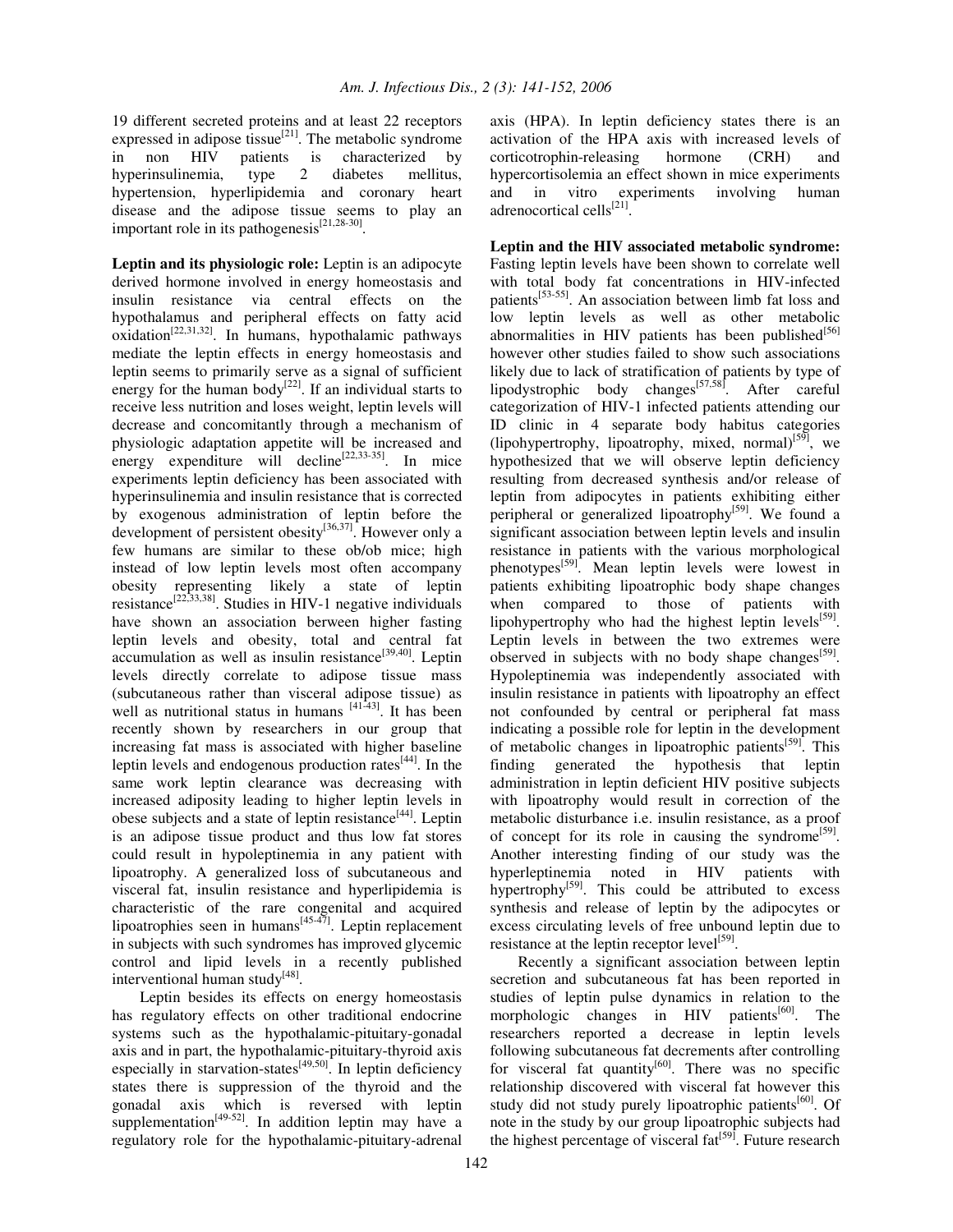is necessary to investigate the role of regional fat changes in producing hypoleptinemia<sup>[60]</sup>. Leptin gene expression and leptin production from regional fat compartments could be decreased due to fat loss<sup>[61]</sup>. Leptin effects may be fat type specific. Adipose tissue lacking leptin is unable to correct the metabolic abnormalities associated with lipoatrophy when transplanted $[62]$  to mice as opposed to adipose tissue producing leptin i.e. subcutaneous fat<sup>[63]</sup>. Leptin exerts several other important actions<sup>[64,65]</sup> that need to be further explored in HIV subjects.

**Adiponectin and its physiological role:** Adiponectin is a newly appreciated hormone discovered 10 years ago and exclusively produced from mature adipocytes<sup>[66-69]</sup>. Adiponectin has a collagen like and a globular like domain and has tertiary structural similarities with an important inflammatory cytokine, tumor necrosis factor alpha (TNFa)<sup>[66-70]</sup>. Adiponectin has been found to be inversely associated with components of the metabolic syndrome such as obesity, insulin resistance and type II diabetes $^{[71-74]}$ , as well as rare forms of congenital and acquired lipodystrophies in non-HIV infected patients<sup>[75]</sup>. Adiponectin effects not only depend on the circulating concentrations of the hormone but also on the expression of recently identified specific receptors at the muscle (adipoR1) and/or the liver  $(adipoR2)^{[76]}$ . Adiponectin has a beneficial effect on insulin resistance which can be explained by two main mechanisms. First, adiponectin mediates an overall decrease of triglycerides in muscle and liver by up-regulating the expression of molecules involved in fatty acid oxidation and muscle energy expenditure. This has been demonstrated in experiments involving obese mice [77]. Second, adiponectin inhibits gluconeogenesis at the liver<sup>[78,79]</sup>. Decreased levels of both leptin and adiponectin have been seen in animal models of lipoatrophy where transgenic overexpression or administration of one of the two partially corrected insulin resistance while administration of both hormones resulted in complete reversal of the insulin resistance state<sup>[80,81]</sup>. Recent studies have shown that adiponectin expression is higher in subcutaneous than visceral fat in humans<sup>[41]</sup>.

**Adiponectin and the HIV associated metabolic syndrome:** In further studies of HIV patients with "lipodystrophy" followed at our institution we found that adiponectin levels were significantly lower in the patients exhibiting fat redistribution changes<sup>[82]</sup>. This association was independent of age, leptin levels, HIV medication and severity of disease<sup>[82]</sup>. Adiponectin levels were significantly associated with both abdominal visceral fat and extremity fat<sup>[82]</sup>. Since adiponectin expression is higher in subcutaneous than visceral fat in humans [41] visceral fat accumulation and subcutaneous fat loss may lead to decreased adiponectin production both in lipoatrophy and

lipohypertrophy subjects. This adiponectin deficiency becomes more prominent with peripheral fat loss and thus loss of another adiponectin supply. Thus, fat redistribution may actually be responsible for the decreased adiponectin levels in HIV patients with mixed fat redistribution phenotypes<sup>[82]</sup>. Further confirming this hypothesis we found an inverse relation between adiponectin levels and abdominal visceral fat mass, serum triglycerides and insulin resistance<sup>[82]</sup>. These findings are consistent with the role of visceral adiposity in the development of insulin resistance and lipid abnormalities associated with the metabolic syndrome<sup>[83-86]</sup>. Subsequent studies confirmed our results showing an association between adiponectin levels and insulin sensitivity in HIV positive subjects<sup>[55,87,88]</sup>. Reduced circulating adiponectin levels were reported in patients with chronic HIV infection and fat redistribution compared with age- and body mass index-matched HIV-infected patients without fat redistribution<sup>[87]</sup>. Adiponectin concentrations correlated with body composition, insulin response to glucose challenge and lipid levels<sup>[87]</sup>. Thus adiponectin may be a better marker than leptin for insulin resistance seen in HIV subjects<sup>[89]</sup>. Taking these findings to the molecular level researchers have recently shown decreased adiponectin specific mRNA levels in fat biopsies from such lipodystrophic patients<sup>[90]</sup>.

All the above results support the hypothesis that correction of adiponectin levels may ameliorate the metabolic changes observed in HIV patients.

Uncertainty exists with regards to medication effects on adiponectin levels and is compounded by their effects on adipogenesis and/or fat loss. Our study showed that certain HIV medications (NRTIs) may mediate part of hypoadiponectinemia (eg through peripheral lipoatrophy)<sup>[82]</sup>. A recent sudy reported an association of peripheral lipoatrophy and low levels of adiponectin in patients currently or previously treated with stavudine<sup>[91]</sup>. Among PIs ritonavir has be shown to adversely affect adiponectin as well as lipid levels in animal experiments<sup>[86,92]</sup>. The administration of adiponectin improved these changes<sup>[86,92]</sup>. It is likely that decreased adiponectin levels are mediated by PI effects on adipogenesis. Indeed in vitro experiments have shown that protease inhibitors inhibit adipogenesis in a dose response manner in murine 3T3-L1 preadipocytes<sup>[93]</sup>. However the effects of individual protease inhibitors on adipogenesis and adiponectin levels may vary from PI to PI similarly to their effects on insulin resistance (see above) and may vary from animal to human experiments. In a recent effort adipokine levels were measured in HIV-negative men treated with either indinavir or lopinavir/ritonavir<sup>[94]</sup>. Serum adiponectin levels increased with both agents despite their differential effects on insulin sensitivity<sup>[94]</sup> and in contrast with the above mentioned in vitro experiments that have showed decreased adiponectin expression in 3T3 adipocytes acutely treated with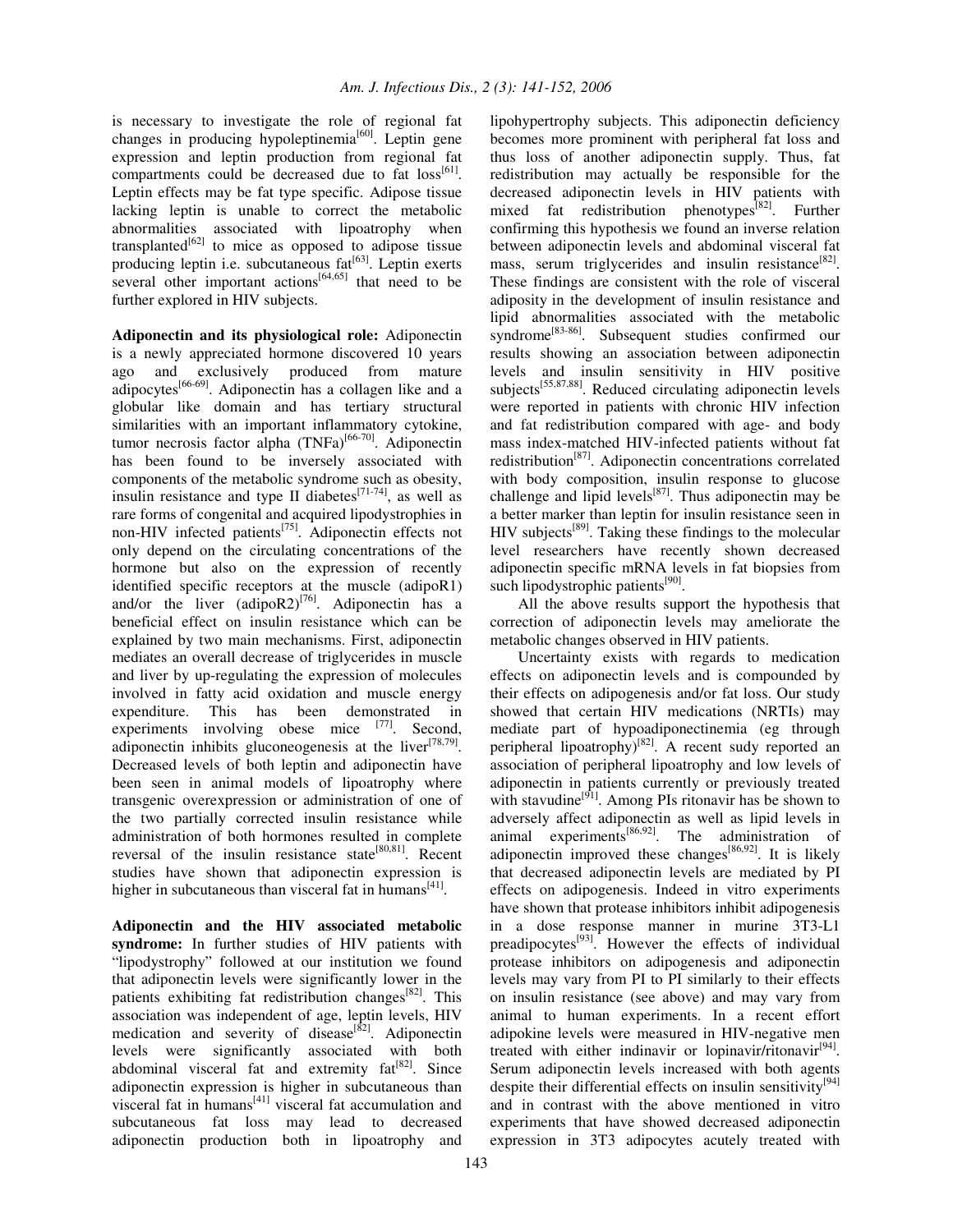several PIs and NRTIs<sup>[93]</sup>. Of note adiponectin levels increased after a few weeks of therapy suggesting a compensatory response from the adipose tissue through a negative feedback mechanism at least at the initial stages of the metabolic dysregulation. Studies examining these effects at the human fat cell level have looked at regional adipose cells obtained from HIV negative individuals treated with PIs and nucleoside analogues. In these experiments both PIs and NRTIs downregulated adiponectin expression from subcutaneous adipose tissue cells $[95]$ . Thus it seems that during early phases of antiretroviral therapy adiponectin expression is likely downregulated by direct medication effects. Later on changes of adipose tissue may lead to hypoadiponectinemia at later stages of the metabolic syndrome. Interestingly in some studies there is an inverse relationship between adiponectin and TNFa<sup>[95,96]</sup> raising the hypothesis that increased levels of TNF-a -another adipocytokine itself- may contribute to the pathogenesis of lipodystrophy<sup>[95,96]</sup>. Ritonavir use in human adipocyte cell lines was able both to up-regulate TNF-a, IL6 and leptin expression and down-regulate PPAR- $\gamma$  and adiponectin expression<sup>[96]</sup> in one of these studies. It is well known that in HIV negative subjects TNF- $\alpha$  suppresses the expression of transcriptional factors involved in adipogenesis and lipogenesis including a downregulation of adiponectin and IL- $6^{[21,97]}$ . Increased TNF-  $\alpha$  from abdominal subcutaneous adipose tissue as well as elevated circulating levels of IL-6, soluble TNF receptors I and II and insulin have been observed in HIV patients with fat redistribution<sup>[98-1</sup>] <sup>101]</sup>. Moroever decreased adiponectin and leptin expression resulting form increased apoptosis together with decreased adipocyte differentiation has been found in experiments looking at adipose tissue from HIV subjects with peripheral lipoatrophy when compared with samples from HIV negative controls<sup>[102]</sup> further confirming previous similar observations<sup>[103]</sup>. These leptin and adiponectin changes likely mediated the insulin resistance found in these subjects<sup>[102]</sup>. The observed adipocyte changes were partly explained by increased levels of TNF-a and interleukin-6  $(IL-6)^{[102]}$ . Obviously it would be interesting to see whether such associations are observed in HIV patients examined both at early and later stages of antiretroviral therapy $^{[94]}$ .

Thus one can formulate the hypothesis that HIV positive patients suffering from the HIV associated metabolic syndrome suffer from a pre-inflammatory state similar to the one seen in the metabolic syndrome affecting a large fraction of the general population in developed countries<sup>[104,105]</sup>. These inflammatory changes affect adiponectin and/or leptin production. Recent work performed in our lab has confirmed an association of adiponectin and inflammatory markers such as CRP likely mediated through an underlying association with obesity in diabetic subjects<sup>[106]</sup>. The role of inflammatory cytokines in the pathogenesis of HIV lipodystrophy is of great interest but is outside the scope of the current review.

Effects on sterol-regulatory-element-bindingprotein-1c (SREBP-1c) a transcription factor involved in the activation of genes responsible for long chain fatty acid synthesis and adipocyte differentiation<sup>[107-109]</sup> seem to be important in the pathogenesis of the HIV metabolic syndrome especially dyslipidemia and body shape changes. Experiments with transgenic mice overexpressing SREBP-1c exhibit a metabolic syndrome similar to the one seen in HAART treated patients with lipoatrophy, insulin resistance and hypertriglyceridemia<sup>[110]</sup> . Increased SREBP-1c concentration in peripheral adipose tissue has been recently associated with decreased expression of PPAR- - and decreased adipocyte differentiation in HIV patients who developed lipoatrophy after receiving HAART-therapy<sup>[111]</sup>. Decreased levels of leptin were noted in these patients together with increased TNF- $\alpha$ suggesting impaired adipocyte differentiation and thus decreased adiponectin levels<sup>[111]</sup> although adiponectin levels were not specifically measured.

Decreased adipocyte differentiation or loss, leading to a decrease in adiponectin, concomitantly with increased secretion of other inflammatory cytokines (e.g. TNF-a) may in part explain the insulin resistance in HIV positive subjects. Some of these effects maybe the result of synergistic actions by different key etiopathogenetic factors. For example, protease inhibitors may synergistically act with TNF-  $\alpha$  in producing antiadipogenic effects<sup>[112]</sup>.

These complex interactions may actually be the result of a fine balance between effects of several specific antiretrovirals, age, as well as the effect of the HIV illness itself, other concomitant illnesses and/or genetic predisposition<sup>[113]</sup>. Furthermore, they may change and evolve depending on other factors such as age and environmental stimuli e.g. diet and exercise.

**Therapeutic implications of the adipokine role:** Several strategies have been incorporated in clinical practice in an attempt to handle the several manifestations of the HIV metabolic syndrome<sup>[1,114-118]</sup>. We will briefly discuss thiazolidinedione effects and their association with adipocytokine changes as well as therapy for lipoatrophy with leptin.

**Thiazolidinediones and their effects on the HIV associated metabolic syndrome:** Thiazolidinedione are PPAR- $\gamma$  agonists that initiate a cascade of events leading to transcription or inhibition of genes involved in the regulation of adipocyte differentiation, lipid metabolism and insulin action<sup>[119-121]</sup>. It is well known from in vitro experiments that PPAR- $\gamma$  agonists increase adiponectin expression in the adipose tissue<sup>[120]</sup> and treatment with thiazolidinediones in vivo markedly increases circulating adiponectin levels<sup>[122,123]</sup>.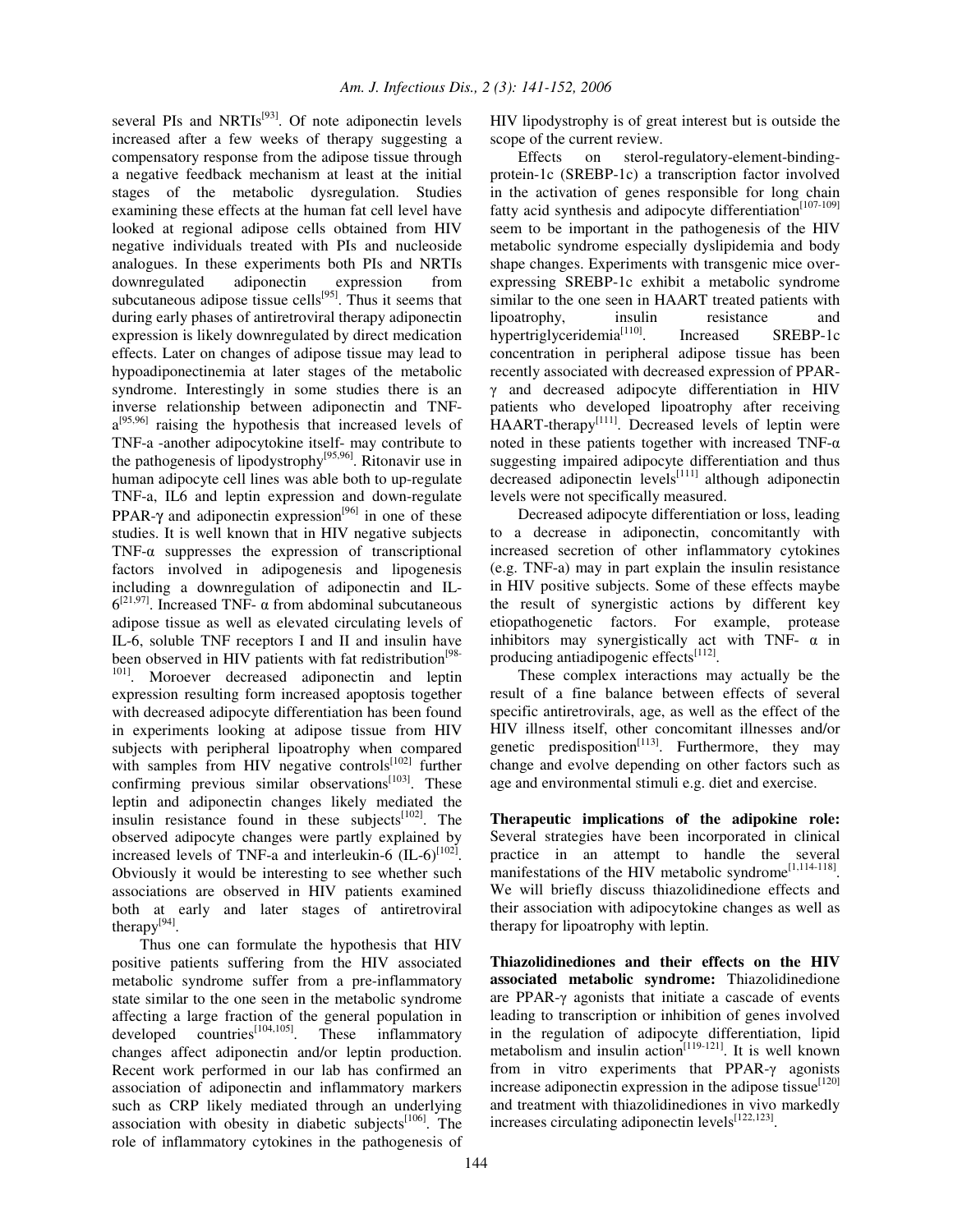One of the first theories to be presented to explain the lipodystrophy syndrome was that antiretroviral medications directly decrease adipocyte differentiation by inhibiting the activation of nuclear receptors involved in adipocyte differentiation and insulin induced metabolic changes<sup>[124,125]</sup>. This hypothesis has been questioned in subsequent studies<sup>[126-128]</sup>. If part of the theory is correct<sup>[128]</sup> we would expect to see some beneficial effects of PPAR-γ therapy in HIV associated metabolic changes. Moreover the physiologic associations observed in the studies discussed previously would rationalize thiazolidinendione treatment for some of these changes.

Indeed rosiglitazone has been shown to improve insulin resistance in patients with HIV associated metabolic syndrome, however at the expense of increased triglyceride and cholesterol concentrations<sup>[129-</sup> <sup>132]</sup>. Regarding fat redistribution the initially encouraging results reporting a beneficial effect of rosiglitazone in body fat gain<sup>[129,130]</sup> were not seen during two other studies including a recent larger  $(n=108)$  placebo controlled study<sup>[131]</sup> evaluating rosiglitazone in lipoatrophic HIV patients<sup>[131,132]</sup>. This has led to the speculation that rosiglitazone may exert its insulin sensitizing effects without increasing the subcutaneous adipose tissue  $mass<sup>[132]</sup>$ . Of note a significant increase in baseline PPAR-γ expression in adipose tissue is noted with rosiglitazone in HIV positive subjects<sup>[133]</sup>. Thiazolidinediones may act through other mechanisms as well. A recent study examined gene expression in subcutaneous tissue from subjects with lipodystrophy and showed significantly higher levels of 11-beta hydroxysteroid dehydrogenase type-1 in lipodystrophic HIV subjects compared to non lipodystrophy cases<sup>[134]</sup>. In the liver and adipose tissue 11 beta hydroxysteroid dehydrogenase type 1 catalyzes a cortisol forming reaction and transgenic mice overexpressing this enzyme develop a full blown metabolic syndrome with obesity and increased amounts of visceral fat<sup>[135]</sup>. Thiazolidinediones downregulate 11-beta hydroxysteroid dehydrogenase type 1 enzyme in adipose tissue and their effect could be partially explained by this mechanism<sup>[136]</sup>. This effect is probably not mediated by the action of protease inhibitors since previous experiments using adipose stromal cells have shown a dose dependent inhibition of this enzyme by saquinavir, indinavir and nelfinavir<sup>[137]</sup>.

Pioglitazone is another thiazolidinedione which has a more favorable effect on lipid profile compared to rosiglitazone<sup>[138,139]</sup>. In a recently performed open label uncontrolled study its use in HIV patients was associated with adverse effects on insulin resistance and an increase in fat mass with no adverse lipid effects<sup>[140]</sup>. Our group looked at the effects of pioglitazone and/or fenofibrate (a PPAR- $\alpha$  agonist) in a group of HIV infected patients suffering from insulin resistance or diabetes and/or hyperlipidemia in a randomized controlled study<sup>[141]</sup>. Pioglitazone administration over

12 months improved insulin resistance and blood pressure and affected the lipid profile favorably by increasing HDL levels in these patients<sup>[141]</sup>. With regards to fat redistribution effects we observed a trend towards an increase of total body and abdominal fat over the 12 month pioglitazone use by our HIV subjects<sup>[141]</sup>. A significant increase in adiponectin levels over the study period which was not found in the placebo group might have mediated the beneficial effect in insulin resistance in our patients<sup>[141]</sup>. These effects could be attributed to increased adiponectin gene expression which has been reported in association with rosiglitazone therapy recently<sup>[133]</sup>. Adiponectin and PPAR-γ expression in adipose tissue has been reported to be significantly lower in HIV-infected patients with HAART-induced fat redistribution $^{[103]}$ . . Other mechanisms could be potentially involved, such as a decrease in free fatty acid levels, however pioglitazone did not significantly affect their concentration in our study<sup>[141]</sup>. Pioglitazone based on its beneficial lipid effects seems a better thiazolidinedione for the treatment of diabetes in HIV-infected subjects. Another thiazolidinedione which exhibited similar effects, troglitazone, had to be withdrawn from the market due to unacceptable liver toxicity $[142]$ .

In conclusion, pioglitazone in preliminary studies appears to have a beneficial effect on insulin resistance mediated by adiponectin levels and favorably affects the lipid profile in the HIV associated metabolic syndrome. Larger studies are necessary to elucidate the role of PPAR<sub>Y</sub> agonsists alone or in combination with other agents i.e.  $PPAR\alpha$  agonists or recombinant leptin in treating HIV related fat redistribution and especially lipoatrophy and/or insulin resistance.

In using thiazolidinediones one should keep in mind potential antiretroviral effects of this class of medications<sup>[143]</sup> which are probably mediated by downregulation of TNF- $\alpha$  and IL-6<sup>[144]</sup> which are known to promote HIV transcription<sup>[144]</sup>. More importantly during thiazolidinedione therapy careful monitoring for important associated side effects like liver toxicity is essential<sup>[119]</sup>.

**Leptin therapy and the HIV associated metabolic syndrome:** Recently, leptin administration was used to treat congenital and acquired (non-HIV) lipodystrophy<sup>[48]</sup>. It took four months to achieve physiological leptin concentrations in these patients<sup>[48]</sup>. Leptin administration resulted in improvement of hyperglycemia, hyperinsulinemia, hypertriglyceridemia, as well as a significant decrease in fatty infiltration of the liver $[$ <sup> $[48]$ </sup>. In light of the previous discussion and the observed leptin deficiency in patients with HIV/HAART-associated lipoatrophy<sup>[59]</sup>, leptin administration alone or in combination with thiazolidinediones or switch strategies could in theory reverse many of the metabolic abnormalities observed in this syndrome. Studies are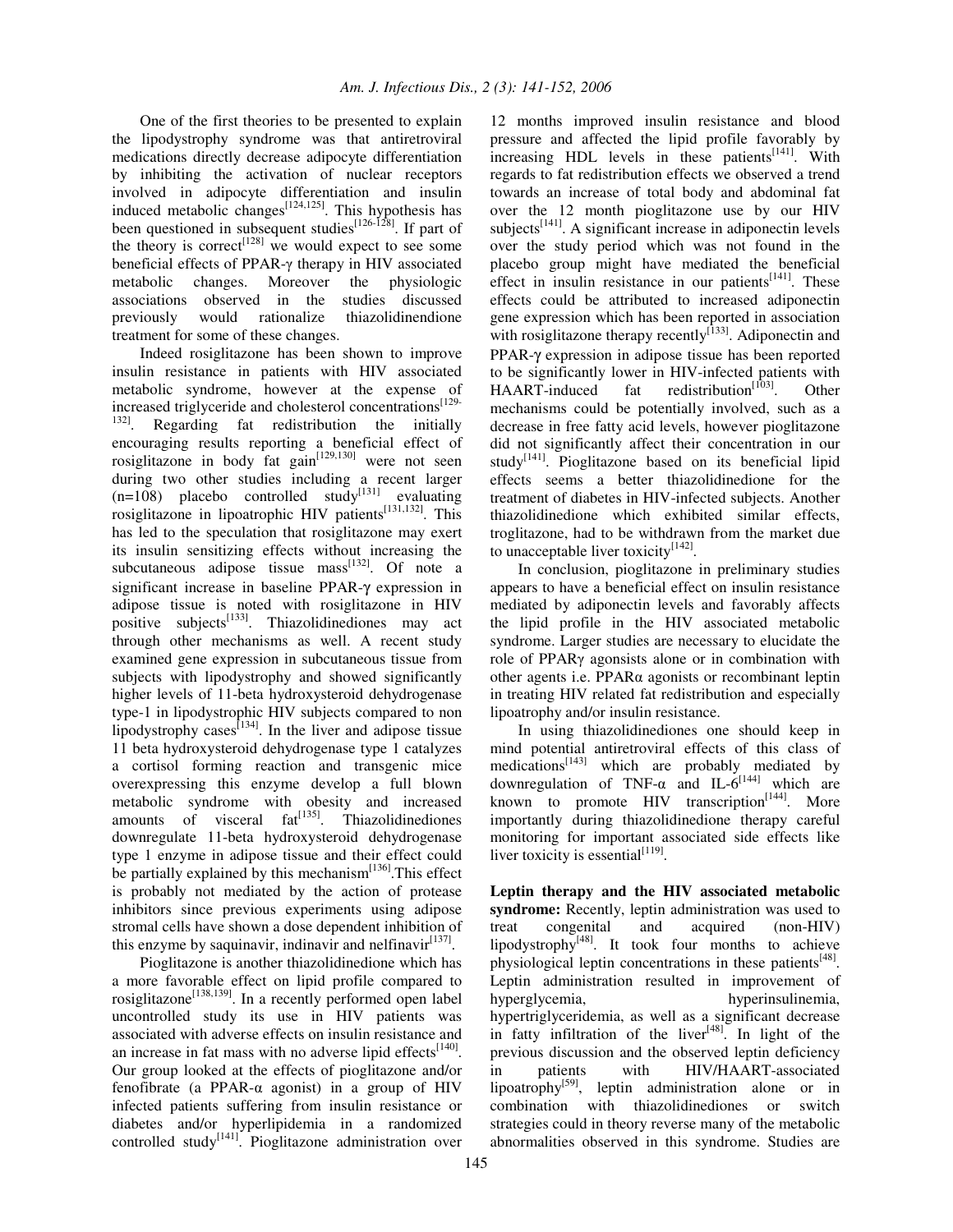currently under way and preliminary results are encouraging for HIV patients with lipoatrophy and low leptin levels<sup>[145]</sup>. Leptin replacement therapy induced improvements in insulin resistance after 2 months of therapy in HIV (+) lipoatrophic leptin deficient subjects<sup>[145]</sup>.

## **CONCLUSION**

Multiple mechanistic pathways may overlap in producing several manifestations of the HIV associated metabolic syndrome. Further research may be able to elucidate the three-fold association between acute antiretroviral treatment effects and adiponectin and/or leptin levels as well as insulin resistance. These changes should be studied both at early and late treatment stages, in various regional adipose tissue compartments and in the circulation. The predictive value of such changes for the subsequent development of fat redistribution or other metabolic changes should be estimated and the effect of medications that normalize leptin and adiponectin levels should be studied. This will further enhance our understanding of the complex associations and interrelations between a chronic infection, toxic drugs, genetic predisposition and environmental factors participating in generating the HIV metabolic syndrome.

## **REFERENCES**

- 1. Leow, M.K., C.L. Addy and C.s. Mantzoros, 2003. Clinical review 159: Human<br>immunodeficiency virus/highly active immunodeficiency virus/highly active antiretroviral therapy-associated metabolic syndrome: clinical presentation, pathophysiology and therapeutic strategies. J. Clin. Endocrinol. Metab., 88: 1961-76.
- 2. Friis-Moller, N., R. Weber and P. Reiss *et al.*, 2003. Cardiovascular disease risk factors in HIV patients--association with antiretroviral therapy. Results from the DAD study. AIDS, 17: 1179- 93.
- 3. Friis-Moller, N., C.A. Sabin and R. Weber *et al*., 2003. Combination antiretroviral therapy and the risk of myocardial infarction. N. Engl. J. Med., 349: 1993-2003.
- 4. Kino, T. and G.P. Chrousos, 2004. Human immunodeficiency virus type-1 accessory protein Vpr: a causative agent of the AIDS-related insulin resistance/lipodystrophy syndrome? Ann. N.Y. Acad. Sci., 1024: 153-67.
- 5. Grunfeld, C. and P. Tien, 2003. Difficulties in understanding the metabolic complications of acquired immune deficiency syndrome. Clin. Infect. Dis., 37 (Suppl. 2): S43-6.
- 6. Behrens, G., A. Dejam and H. Schmidt *et al*., 1999. Impaired glucose tolerance, beta cell function and lipid metabolism in HIV patients under treatment with protease inhibitors. AIDS, 13: F63-70.
- 7. Carr, A., K. Samaras and S. Burton *et al*., 1998. A syndrome of peripheral lipodystrophy, hyperlipidaemia and insulin resistance in patients receiving HIV protease inhibitors. AIDS, 12: F51-8.
- 8. Carr, A., K. Samaras, A. Thorisdottir, G.R. Kaufmann, D.J. Chisholm and D.A Cooper, 1999. Diagnosis, prediction and natural course of HIV-1 protease-inhibitor-associated lipodystrophy, hyperlipidaemia and diabetes mellitus: A cohort study. Lancet, 353: 2093-9.
- 9. Tsiodras, S., C. Mantzoros, S. Hammer and M. Samore, 2000. Effects of protease inhibitors on hyperglycemia, hyperlipidemia and lipodystrophy: A 5-year cohort study. Arch. Intern. Med., 160: 2050-6.
- 10. Vigouroux, C., S. Gharakhanian and Y. Salhi *et al*., 1999. Adverse metabolic disorders during highly active antiretroviral treatments (HAART) of HIV disease. Diabetes Metab., 25: 383-92.
- 11. Struble, K. and S.C. Piscitelli, 1999. Syndromes of abnormal fat redistribution and metabolic complications in HIV-infected patients. Am. J. Health. Syst. Pharm., 56: 2343-8.
- 12. Miller, K.K., P.A. Daly and D. Sentochnik *et al.*, 1998. Pseudo-Cushing's syndrome in human immunodeficiency virus-infected patients. Clin. Infect. Dis., 27: 68-72.
- 13. Stocker, D.N., P.J. Meier, R. Stoller and K.E. Fattinger, 1998. Buffalo hump in HIV-1 infection. Lancet, 352: 320-1.
- 14. Engelson, E.S., D.P. Kotler and T. Tan *et al*., 1999. Fat distribution in HIV-infected patients reporting truncal enlargement quantified by whole-body magnetic resonance imaging. Am. J. Clin. Nutr., 69: 1162-9.
- 15. Hadigan, C., J.B. Meigs and C .Corcoran *et al*., 2001. Metabolic abnormalities and cardiovascular disease risk factors in adults with human immunodeficiency virus infection and lipodystrophy. Clin. Infect. Dis., 32: 130-9.
- 16. Carter, V.M., J.F. Hoy, M. Bailey, P.G. Colman, I. Nyulasi and A.M. Mijch, 2001. The prevalence of lipodystrophy in an ambulant HIV-infected population: it all depends on the definition. HIV Med., 2: 174-80.
- 17. Ioannidis, J.P., T.A. Trikalinos, M. Law and A. Carr, 2003. HIV lipodystrophy case definition using artificial neural network modelling. Antivir. Ther., 8: 435-41.
- 18. Moyle, G., 2002. Lipodystrophy: Lack of agreement on definition and etiology presents a challenge to research and therapy. AIDS Read, 12: 438, 440-2.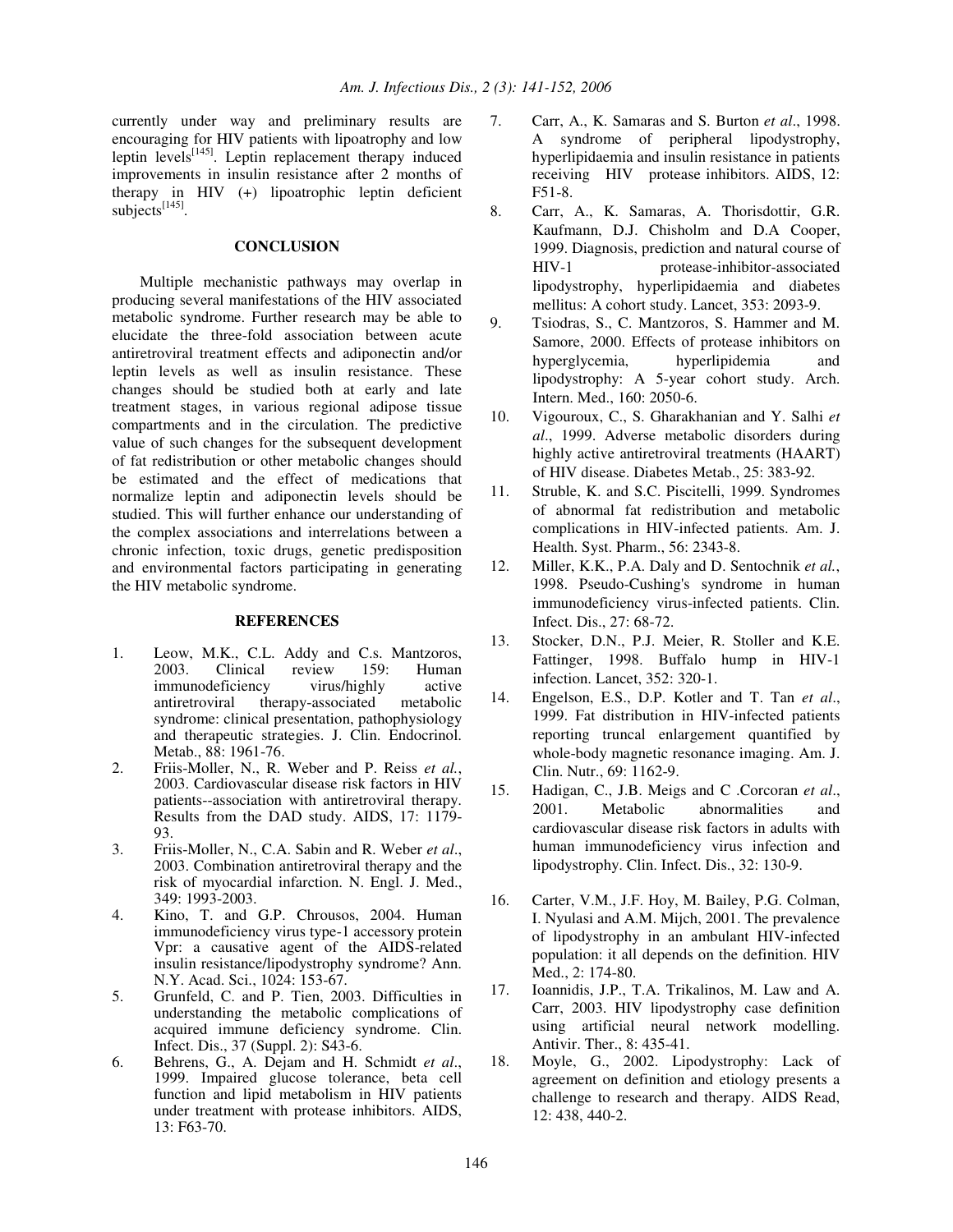- 19. Carr, A. and M. Law, 2003. An objective lipodystrophy severity grading scale derived from the lipodystrophy case definition score. J. Acquir. Immune. Defic. Syndr., 33: 571-6.
- 20. Carr, A., S. Emery, M. Law, R. Puls, J.D. Lundgren and W.G. Powderly, 2003. An objective case definition of lipodystrophy in HIV-infected adults: a case-control study. Lancet, 361: 726-35.
- 21. Kershaw, E.E. and J.S. Flier, 2004. Adipose tissue as an endocrine organ. J. Clin. Endocrinol. Metab., 89: 2548-56.
- 22. Mantzoros, C.S., 1999. The role of leptin in human obesity and disease: a review of current evidence. Ann. Intern. Med., 130: 671-80.
- 23. Shimomura, I., T. Funahashi and M. Takahashi *et al.*, 1996. Enhanced expression of PAI-1 in visceral fat: possible contributor to vascular disease in obesity. Nat. Med., 2: 800-3.
- 24. Alessi, M.C., F. Peiretti, P. Morange, M. Henry, G. Nalbone and I. Juhan-Vague, 1997. Production of plasminogen activator inhibitor 1 by human adipose tissue: possible link between visceral fat accumulation and vascular disease. Diabetes, 46: 860-7.
- 25. Hotamisligil, G.S. and B.M. Spiegelman, 1994. Tumor necrosis factor alpha: a key component of the obesity-diabetes link. Diabetes, 43: 1271-8.
- 26. Hotamisligil, G.S., D.L. Murray, L.N. Choy and B.M. Spiegelman, 1994. Tumor necrosis factor alpha inhibits signaling from the insulin receptor. Proc. Natl. Acad. Sci. USA, 91: 4854-8.
- 27. Hanson, K. and R. Pratley, 2000. Interleukin-6 is associated with insulin resistance independently of obesity (abstract). Diabetes, 49 (Suppl. 1): A297.
- 28. Dunbar, R.L. and D.J. Rader, 2004. Slaying the metabolic syndrome. Are we battling the Hydra or the Chimera? Minerva Endocrinol., 29: 89- 111.
- 29. Matsuzawa, Y., T. Funahashi and T. Nakamura, 1999. Molecular mechanism of metabolic syndrome X: contribution of adipocytokines adipocyte-derived bioactive substances. Ann. N.Y. Acad. Sci., 892: 146-54.
- 30. Reitman, M.L., E. Arioglu, O. Gavrilova and S.I. Taylor, 2000. Lipoatrophy revisited. Trends Endocrinol. Metab., 11: 410-6.
- 31. Halaas, J.L., K.S. Gajiwala and M. Maffei et al., 1995. Weight-reducing effects of the plasma protein encoded by the obese gene. Science, 269: 543-6.
- 32. Zhang, Y., R. Proenca, M. Maffei, M. Barone, L. Leopold and J.M. Friedman, 1994. Positional cloning of the mouse obese gene and its human homologue. Nature, 372: 425-32.
- 33. Bjorbaek, C. and B.B. Kahn, 2004. Leptin signaling in the central nervous system and the periphery. Recent Prog. Horm. Res., 59: 305-31.
- 34. Flier, J.S., 1998. Clinical review 94: What's in a name? In search of leptin's physiologic role. J. Clin. Endocrinol. Metab., 83: 1407-13.
- 35. Friedman, J.M. and J.L. Halaas, 1998. Leptin and the regulation of body weight in mammals. Nature, 395: 763-70.
- 36. Shimomura, I., R.E. Hammer, S. Ikemoto, M.S. Brown and J.L. Goldstein, 1999. Leptin reverses insulin resistance and diabetes mellitus in mice with congenital lipodystrophy. Nature, 401: 73- 6.
- 37. Ebihara, K., Y. Ogawa and H. Masuzaki *et al*., 2001. Transgenic overexpression of leptin rescues insulin resistance and diabetes in a mouse model of lipoatrophic diabetes. Diabetes, 50: 1440-8.
- 38. Flier, J.S., 2004. Obesity wars: molecular progress confronts an expanding epidemic. Cell, 116: 337-50.
- 39. Considine, R.V., M.K. Sinha and M.L. Heiman et al., 1996. Serum immunoreactive-leptin concentrations in normal-weight and obese humans. N. Engl. J. Med., 334: 292-5.
- 40. Maffei, M., J. Halaas and E. Ravussin *et al*., 1995. Leptin levels in human and rodent: measurement of plasma leptin and ob RNA in obese and weight-reduced subjects. Nat. Med., 1: 1155-61.
- 41. Fain, J.N., A.K. Madan, M.L. Hiler, P. Cheema and S.W. Bahouth, 2004. Comparison of the release of adipokines by adipose tissue, adipose tissue matrix and adipocytes from visceral and subcutaneous abdominal adipose tissues of obese humans. Endocrinology, 145: 2273-82.
- 42. Wajchenberg, B.L., 2000. Subcutaneous and visceral adipose tissue: their relation to the metabolic syndrome. Endocr. Rev., 21: 697-738.
- 43. Wajchenberg, B.L., D. Giannella-Neto, M.E. da Silva and R.F. Santos, 2002. Depot-specific hormonal characteristics of subcutaneous and visceral adipose tissue and their relation to the metabolic syndrome. Horm. Metab. Res., 34: 616-21.
- 44. Wong, S.L., A.M. DePaoli, J.H. Lee and C.S. Mantzoros, 2004. Leptin hormonal kinetics in the fed state: effects of adiposity, age and gender on endogenous leptin production and clearance rates. J. Clin. Endocrinol. Metab., 89: 2672-7.
- 45. Flier, J. and C. Mantzoros, 2001. Syndromes of Insulin Resistance and Mutant Insulin. DeGroot L., Ed. Endocrinology. 4th Edn. New York: Saunders, pp: 799-809.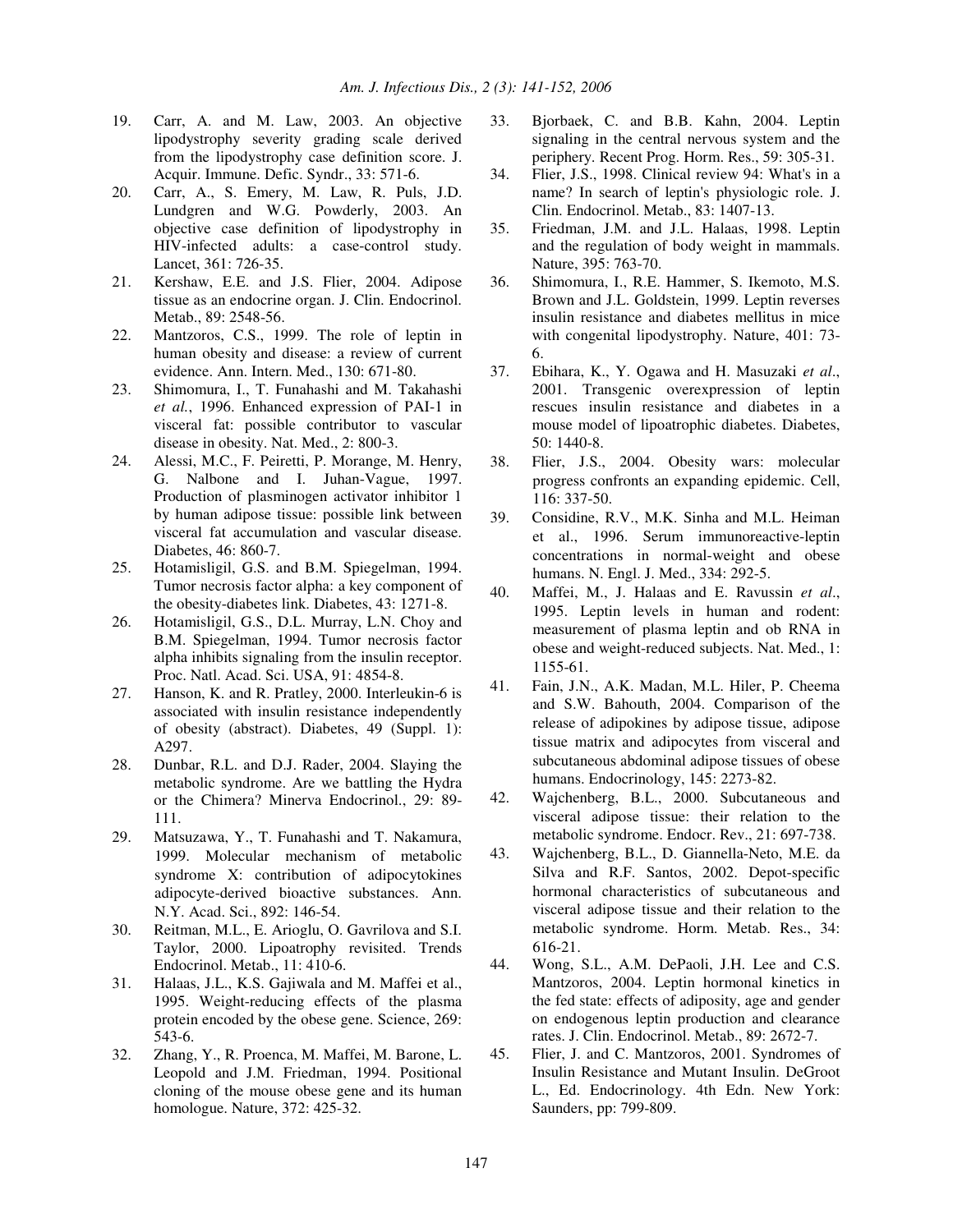- 46. Garg, A., Lipodystrophies. Am. J. Med., 108: 143-52.
- 47. Garg, A., Acquired and inherited lipodystrophies. N. Engl. J. Med., 350: 1220-34.
- 48. Oral, E.A., V. Simha and E. Ruiz *et al*., 2002. Leptin-replacement therapy for lipodystrophy. N. Engl. J. Med., 346: 570-8.
- 49. Chan, J.L., K. Heist, A.M. DePaoli, J.D. Veldhuis and C.S. Mantzoros, 2003. The role of falling leptin levels in the neuroendocrine and metabolic adaptation to short-term starvation in healthy men. J. Clin. Invest., 111: 1409-21.
- 50. Welt, C.K., J.L. Chan and J. Bullen *et al*., 2004. Recombinant human leptin in women with hypothalamic amenorrhea. N. Engl. J. Med., 351: 987-97.
- 51. Flier, J.S., M. Harris and A.N. Hollenberg, 2000. Leptin, nutrition and the thyroid: the why, the wherefore and the wiring. J. Clin. Invest., 105: 859-61.
- 52. Hileman, S.M., D.D. Pierroz and J.S. Flier, 2000. Leptin, nutrition and reproduction: timing is everything. J. Clin. Endocrinol. Metab., 85: 804- 7.
- 53. Yarasheski, K.E., J.J. Zachwieja, M.M. Horgan, W.G. Powderly, J.V. Santiago and M. Landt, 1997. Serum leptin concentrations in human immunodeficiency virus-infected men with low adiposity. Metabolism, 46: 303-5.
- 54. Mynarcik, D.C., T. Combs, M.A. McNurlan, P.E. Scherer, E. Komaroff and M.C. Gelato, 2002. Adiponectin and leptin levels in HIVinfected subjects with insulin resistance and body fat redistribution. J. Acquir. Immune. Defic. Syndr., 31: 514-20.
- 55. Kosmiski, L., D. Kuritzkes, K. Lichtenstein and R. Eckel, 2003. Adipocyte-derived hormone levels in HIV lipodystrophy. Antivir. Ther., 8: 9-15.
- 56. Estrada, V., M. Serrano-Rios and M.T. Martinez Larrad et al., 2002. Leptin and adipose tissue maldistribution in HIV-infected male patients with predominant fat loss treated with antiretroviral therapy. J. Acquir. Immune. Defic. Syndr., 29: 32-40.
- 57. Christeff, N., J.C. Melchior, P. de Truchis, C. Perronne, E.A. Nunez and M.L. Gougeon, 1999. Lipodystrophy defined by a clinical score in HIV-infected men on highly active antiretroviral therapy: Correlation between dyslipidaemia and steroid hormone alterations. AIDS, 13: 2251-60.
- 58. Vigouroux, C., S. Gharakhanian and Y. Salhi *et al*., 1999. Diabetes, insulin resistance and dyslipidaemia in lipodystrophic HIV-infected patients on highly active antiretroviral therapy (HAART). Diabetes Metab., 25: 225-32.
- 59. Nagy, G.S., S. Tsiodras and L.D. Martin *et al*., 2003. Human immunodeficiency virus type 1 related lipoatrophy and lipohypertrophy are associated with serum concentrations of leptin. Clin. Infect. Dis., 36: 795-802.
- 60. Koutkia, P., B. Canavan, J. Breu, M.L. Johnson, A. Depaoli and S.K. Grinspoon, 2004. Relation of leptin pulse dynamics to fat distribution in HIV-infected patients. Am. J. Clin. Nutr., 79: 1103-9.
- 61. Van Harmelen, V., S. Reynisdottir and P. Eriksson *et al*., 1998. Leptin secretion from subcutaneous and visceral adipose tissue in women. Diabetes,47: 913-7.
- 62. Colombo, C., J.J. Cutson and T. Yamauchi *et al*., 2002. Transplantation of adipose tissue lacking leptin is unable to reverse the metabolic abnormalities associated with lipoatrophy. Diabetes, 51: 2727-33.
- 63. Gavrilova, O., B. Marcus-Samuels and D. Graham *et al*., 2000. Surgical implantation of adipose tissue reverses diabetes in lipoatrophic mice. J. Clin. Invest., 105: 271-8.
- 64. Lord, G.M., G. Matarese, J.K. Howard, R.J. Baker, S.R. Bloom and R.I. Lechler, 1998. Leptin modulates the T-cell immune response and reverses starvation-induced immunosuppression. Nature, 394: 897-901.
- 65. Gougeon, M.L., L. Penicaud, B. Fromenty, P. Leclercq, J.P. Viard and J. Capeau, 2004. Adipocytes targets and actors in the pathogenesis of HIV-associated lipodystrophy and metabolic alterations. Antivir. Ther., 9: 161-77.
- 66. Maeda, K., K. Okubo, I. Shimomura, T. Funahashi, Y. Matsuzawa and K. Matsubara, 1996. cDNA cloning and expression of a novel adipose specific collagen-like factor, apM1 (AdiPose Most abundant Gene transcript 1). Biochem. Biophys. Res. Commun., 221: 286-9.
- 67. Hu E, P. Liang and B.M. Spiegelman, 1996. AdipoQ is a novel adipose-specific gene dysregulated in obesity. J. Biol. Chem., 271: 10697-703.
- 68. Nakano, Y., T. Tobe, N.H. Choi-Miura, T. Mazda and M. Tomita, 1996. Isolation and characterization of GBP28, a novel gelatinbinding protein purified from human plasma. J. Biochem. (Tokyo), 120: 803-12.
- 69. Scherer, P.E., S. Williams, M. Fogliano, G. Baldini and H.F. Lodish, 1995. A novel serum protein similar to C1q, produced exclusively in adipocytes. J. Biol. Chem., 270: 26746-9.
- 70. Chandran, M., S.A. Phillips, T. Ciaraldi and R.R. Henry, 2003. Adiponectin: more than just another fat cell hormone? Diabetes Care, 26: 2442-50.
- 71. Hotta, K., T. Funahashi and Y. Arita *et al*., 2000. Plasma concentrations of a novel, adiposespecific protein, adiponectin, in type 2 diabetic patients. Arterioscler Thromb. Vasc. Biol., 20: 1595-9.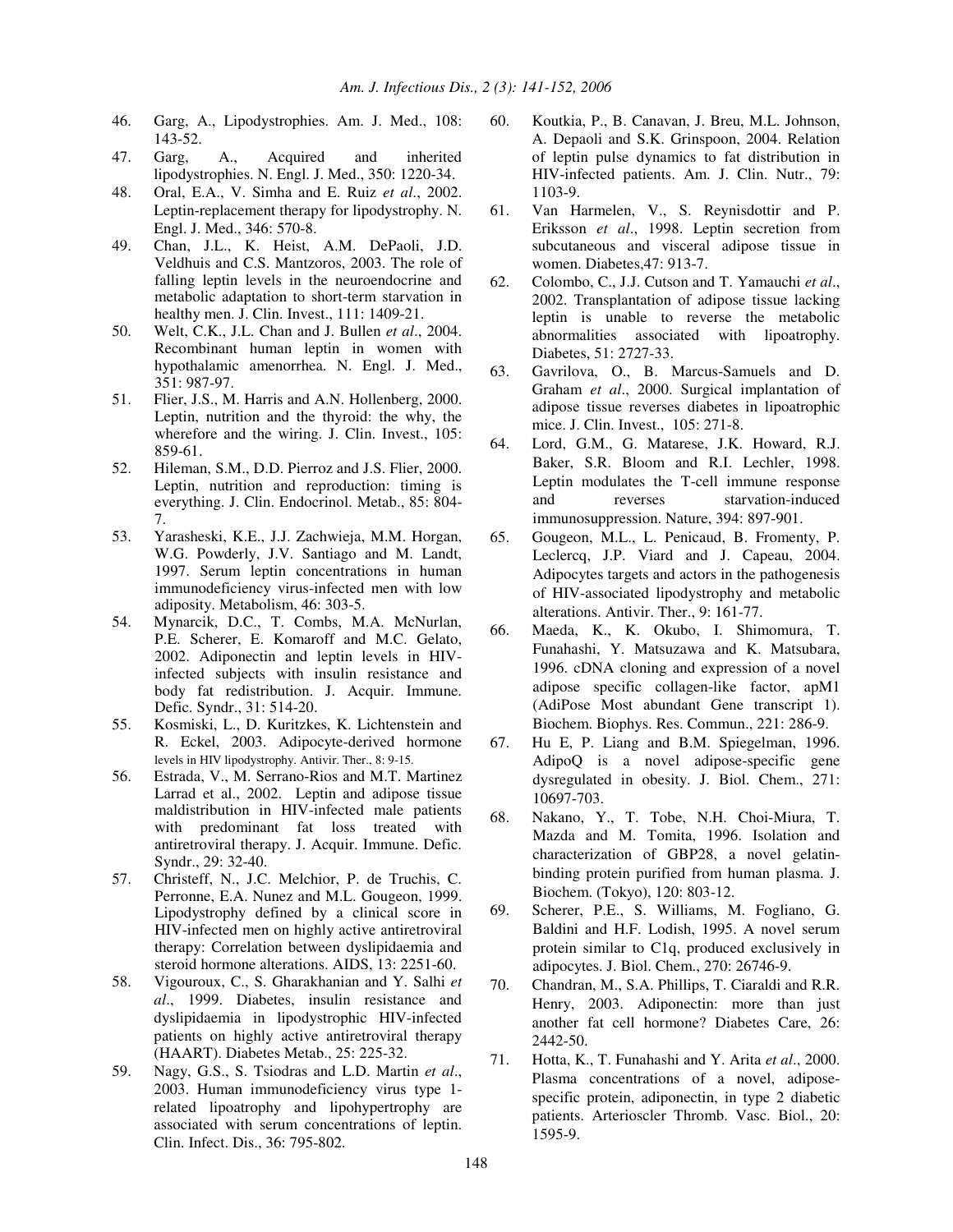- 72. Kubota, N., Y. Terauchi and T. Yamauchi *et al*., 2002. Disruption of adiponectin causes insulin resistance and neointimal formation. J. Biol. Chem., 277: 25863-6.
- 73. Weyer, C., T. Funahashi and S. Tanaka et al., 2001. Hypoadiponectinemia in obesity and type 2 diabetes: close association with insulin resistance and hyperinsulinemia. J. Clin. Endocrinol. Metab., 86: 1930-5.
- 74. Yamamoto, Y., H. Hirose and I. Saito *et al*., 2002. Correlation of the adipocyte-derived protein adiponectin with insulin resistance index and serum high-density lipoprotein-cholesterol, independent of body mass index, in the Japanese population. Clin. Sci. (Lond.), 103: 137-42.
- 75. Haque, W.A., I. Shimomura, Y. Matsuzawa and A. Garg, 2002. Serum adiponectin and leptin levels in patients with lipodystrophies. J. Clin. Endocrinol. Metab., 87: 2395.
- 76. Yamauchi, T., J. Kamon and Y. Ito *et al*., 2003. Cloning of adiponectin receptors that mediate antidiabetic metabolic effects. Nature, 423: 762-9.
- 77. Fruebis, J., T.S. Tsao and S. Javorschi *et al*., 2001. Proteolytic cleavage product of 30-kDa adipocyte complement-related protein increases fatty acid oxidation in muscle and causes weight loss in mice. Proc. Natl. Acad. Sci. USA, 98: 2005-10.
- 78. Berg, A.H., T.P. Combs and P.E. Scherer, 2002. ACRP30/adiponectin: an adipokine regulating glucose and lipid metabolism. Trends Endocrinol. Metab., 13: 84-9.
- 79. Berg, A.H., T.P. Combs, X. Du, M. Brownlee and P.E. Scherer, 2001. The adipocyte-secreted protein Acrp30 enhances hepatic insulin action. Nat. Med., 7: 947-53.
- 80. Combs, T.P., U.B. Pajvani and A.H. Berg et al., 2004. A transgenic mouse with a deletion in the collagenous domain of adiponectin displays elevated circulating adiponectin and improved insulin sensitivity. Endocrinology, 145: 367-83.
- 81. Yamauchi, T., J. Kamon and H. Waki *et al*., 2001. The fat-derived hormone adiponectin reverses insulin resistance associated with both lipoatrophy and obesity. Nat. Med., 7: 941-6.
- 82. Addy, C.L., A. Gavrila, S. Tsiodras, K. Brodovicz, A.W. Karchmer and C.S. Mantzoros, 2003. Hypoadiponectinemia is associated with insulin resistance, hypertriglyceridemia and fat redistribution in human immunodeficiency virusinfected patients treated with highly active antiretroviral therapy. J. Clin. Endocrinol. Metab., 88: 627-36.
- 83. Lonnqvist, F., A. Thome, K. Nilsell, J. Hoffstedt and P. Arner, 1995. A pathogenic role of visceral fat beta 3-adrenoceptors in obesity. J. Clin. Invest., 95: 1109-16.
- 84. Peiris, A.N., M.I. Hennes, D.J. Evans, C.R. Wilson, M.B. Lee and A.H. Kissebah, 1988. Relationship of anthropometric measurements of body fat distribution to metabolic profile in premenopausal women. Acta Med. Scand. Suppl. 723: 179-88.
- 85. Fujioka, S., Y. Matsuzawa and K. Tokunaga *et al*., 1991. Improvement of glucose and lipid metabolism associated with selective reduction of intra-abdominal visceral fat in premenopausal women with visceral fat obesity. Intl. J. Obes., 15: 853-9.
- 86. Kinlaw, W.B. and B. Marsh, 2004. Adiponectin and HIV-lipodystrophy: taking HAART. Endocrinology, 145: 484-6.
- 87. Tong, Q., J.L. Sankale and C.M. Hadigan *et al*., 2003. Regulation of adiponectin in human immunodeficiency virus-infected patients: relationship to body composition and metabolic indices. J. Clin. Endocrinol. Metab., 88: 1559- 64.
- 88. Vigouroux, C., M. Maachi and T.H. Nguyen *et al*., 2003. Serum adipocytokines are related to lipodystrophy and metabolic disorders in HIVinfected men under antiretroviral therapy. AIDS, 17: 1503-11.
- 89. Dinges, W., D. Chen, I. Shimomura, Y. Matsuzawa, D. Peterson and A. Garg, 2003. Adipocytokine Levels in the Lipodystrophy Syndrome of HIV Adipocytokine Levels in the Lipodystrophy Syndrome of HIV-infected Patients. 10th Conf. on Retroviruses and Opportunistic Infections. Feb. 10-14, Boston, MA, Abstract 756.
- 90. Sutinen, J., E. Korsheninnikova, T. Funahashi, Y. Matsuzawa, T. Nyman and H. Yki-Jarvinen, 2003. Circulating concentration of adiponectin and its expression in subcutaneous adipose tissue in patients with highly active antiretroviral therapy-associated lipodystrophy. J. Clin. Endocrinol. Metab., 88: 1907-10.
- 91. Lindegaard, B., P. Keller, H. Bruunsgaard, J. Gerstoft and B.K. Pedersen, 2004. Low plasma level of adiponectin is associated with stavudine treatment and lipodystrophy in HIV-infected patients. Clin. Exp. Immunol., 135: 273-9.
- 92. Xu, A., S. Yin, L. Wong, K.W. Chan and K.S. Lam, 2004. Adiponectin ameliorates dyslipidemia induced by the human immunodeficiency virus protease inhibitor ritonavir in mice. Endocrinology, 145: 487-94.
- 93. Zhang, B., K. MacNaul, D. Szalkowski, Z. Li, J. Berger and D.E. Moller, 1999. Inhibition of adipocyte differentiation by HIV protease inhibitors. J. Clin. Endocrinol. Metab., 84: 4274-7.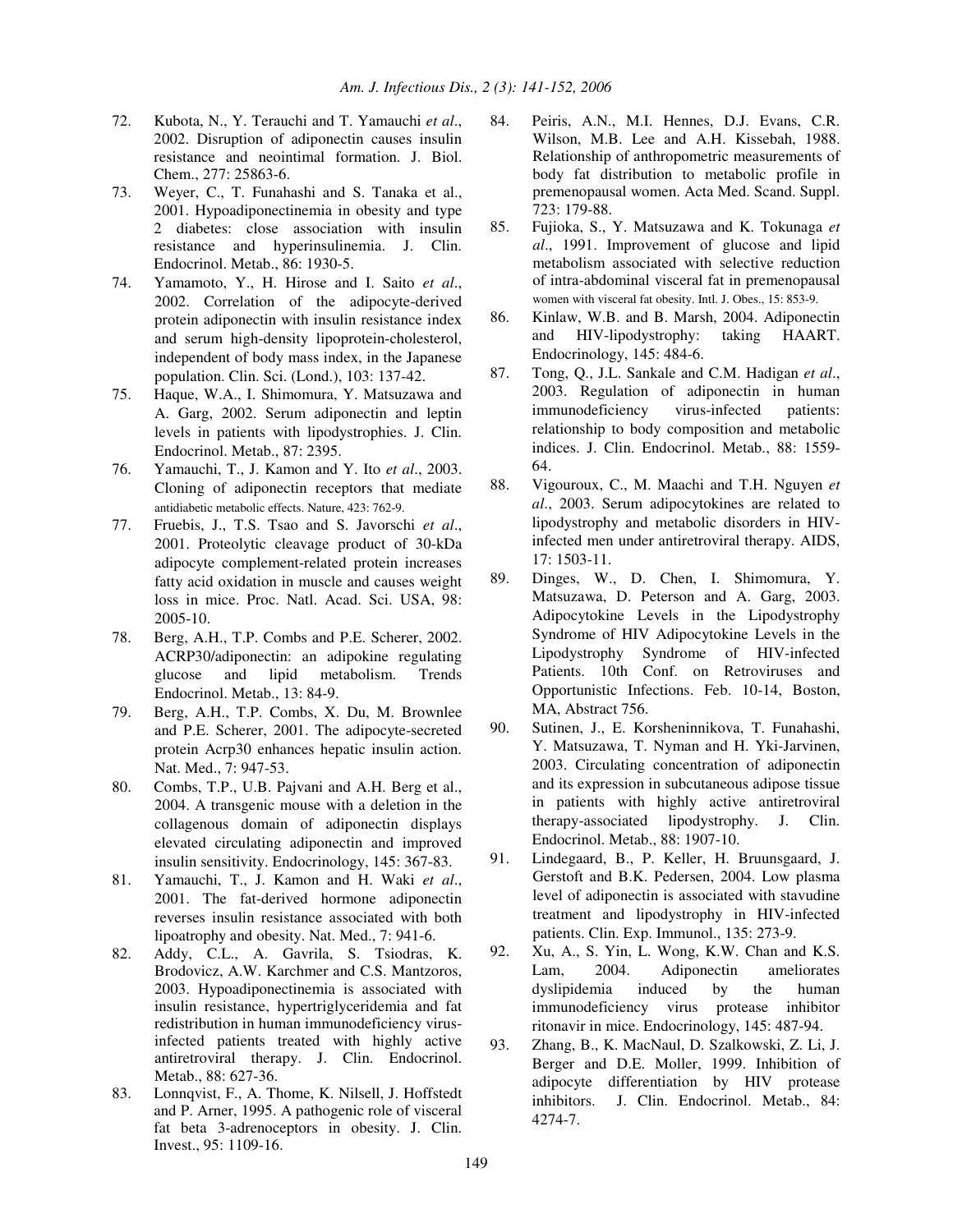- 94. Lee, G., D. Mafong and M. Noor et al., 2004. HIV protease inhibitors increase adiponectin levels in HIV-negative men independent of induction of insulin resistance. 11th Conf. on Retroviruses and Opportunistic Infections. Feb. 8-11, San Francisco, CA, Abstract 705.
- 95. Jones, S., C. Waitt, D. Back and M. Pirmohamed, 2004. Effect of NRTI and PI on TNF-alpha and adiponectin mRNA expression in isolated subcutaneous and omental mature human adipocytes. 11th Conf. on Retroviruses and Opportunistic Infections. Feb. 8-11, San Francisco, CA, Abstract 707.
- 96. Vernochet, C., S. Azoulay and D. Duval et al., 2004. Ritonavir accumulates into cultured human adipocytes and alters insulin resistance related adipocytokines levels. 11th Conf. on Retroviruses and Opportunistic Infections. Feb. 8-11, San Francisco, CA, Abstract 708.
- 97. Ruan, H., P.D. Miles and C.M. Ladd et al., 2002. Profiling gene transcription in vivo reveals adipose tissue as an immediate target of tumor necrosis factor-alpha: Implications for insulin resistance. Diabetes, 51: 3176-88.
- 98. Johnson, J.A., J.B. Albu and E.S. Engelson *et al*., 2004. Increased systemic and adipose tissue cytokines in patients with HIV-associated lipodystrophy. Am. J. Physiol. Endocrinol. Metab., 286: E261-71.
- 99. Kotler, D.P., G. Ionescu and J.A. Johnson *et al*., 2003. Studies of adipose tissue metabolism in human immunodeficiency virus-associated lipodystrophy. Clin. Infect. Dis., 37 (Suppl. 2): S<sub>47</sub>-51.
- 100. Mynarcik, D.C., M.A. McNurlan, R.T. Steigbigel, J. Fuhrer and M.C. Gelato, 2000. Association of severe insulin resistance with both loss of limb fat and elevated serum tumor necrosis factor receptor levels in HIV lipodystrophy. J. Acquir. Immune. Defic. Syndr., 25: 312-21.
- 101. Ledru, E., N. Christeff, O. Patey, P. de Truchis, J.C. Melchior and M.L. Gougeon, 2000. Alteration of tumor necrosis factor-alpha T-cell homeostasis following potent antiretroviral therapy: Contribution to the development of human immunodeficiency virus-associated lipodystrophy syndrome. Blood, 95: 3191-8.
- 102. Jan, V., P. Cervera and M. Maachi *et al.*, 2004. Altered fat differentiation and adipocytokine expression are inter-related and linked to morphological changes and insulin resistance in HIV-1-infected lipodystrophic patients. Antivir. Ther., 9: 555-64.
- 103. Kannisto, K., J. Sutinen and E. Korsheninnikova *et al*., 2003. Expression of adipogenic transcription factors, peroxisome proliferatoractivated receptor gamma co-activator 1, IL-6 and CD45 in subcutaneous adipose tissue in lipodystrophy associated with highly active antiretroviral therapy. AIDS, 17: 1753-62.
- 104. Grundy, S.M., 2004. Obesity, metabolic syndrome and cardiovascular disease. J. Clin. Endocrinol. Metab., 89: 2595-600.
- 105. Ford, E.S., W.H. Giles and W.H. Dietz, 2002. Prevalence of the metabolic syndrome among US adults: Findings from the third National Health and Nutrition Examination Survey. JAMA, 287: 356-9.
- 106. Shetty, G.K., P.A. Economides, E.S. Horton, C.S. Mantzoros and A. Veves, 2004. Circulating adiponectin and resistin levels in relation to metabolic factors, inflammatory markers and vascular reactivity in diabetic patients and subjects at risk for diabetes. Diabetes Care, 27: 2450-7.
- 107. Yokoyama, C., X. Wang and M.R. Briggs *et al*., 1993. SREBP-1, a basic-helix-loop-helix-leucine zipper protein that controls transcription of the low density lipoprotein receptor gene. Cell, 75: 187-97.
- 108. Tontonoz, P., J.B. Kim, R.A. Graves and B.M. Spiegelman, 1993. ADD1: a novel helix-loophelix transcription factor associated with adipocyte determination and differentiation. Mol. Cell. Biol., 13: 4753-9.
- 109. Brown, M.S. and J.L. Goldstein, 1997. The SREBP pathway: regulation of cholesterol metabolism by proteolysis of a membrane-bound transcription factor. Cell, 89: 331-40.
- 110. Shimomura, I., R.E. Hammer and J.A. Richardson *et al*., 1998. Insulin resistance and diabetes mellitus in transgenic mice expressing nuclear SREBP-1c in adipose tissue: Model for congenital generalized lipodystrophy. Genes Dev., 12: 3182-94.
- 111. Bastard, J.P., M. Caron and H. Vidal *et al*., 2002. Association between altered expression of adipogenic factor SREBP1 in lipoatrophic adipose tissue from HIV-1-infected patients and abnormal adipocyte differentiation and insulin resistance. Lancet, 359: 1026-31.
- 112. Mondal, D., V.F. Larussa and K.C. Agrawal, 2001. Synergistic antiadipogenic effects of HIV type 1 protease inhibitors with tumor necrosis factor alpha: suppression of extracellular insulin action mediated by extracellular matrixdegrading proteases. AIDS Res. Hum. Retroviruses, 17: 1569-84.
- 113. Gougeon, M.L., E. Ledru, H. Naora, M. Bocchino and H. Lecoeur, 2000. HIV, cytokines and programmed cell death. A subtle interplay. Ann. N.Y. Acad. Sci., 926: 30-45.
- 114. Koutkia, P. and S. Grinspoon, 2004. HIVassociated lipodystrophy: pathogenesis, prognosis, treatment and controversies. Annu. Rev. Med., 55: 303-17.
- 115. Benn, P., C. Ruff and J. Cartledge et al., 2003. Overcoming subjectivity in assessing facial lipoatrophy: Is there a role for three-dimensional laser scans? HIV Med., 4: 325-31.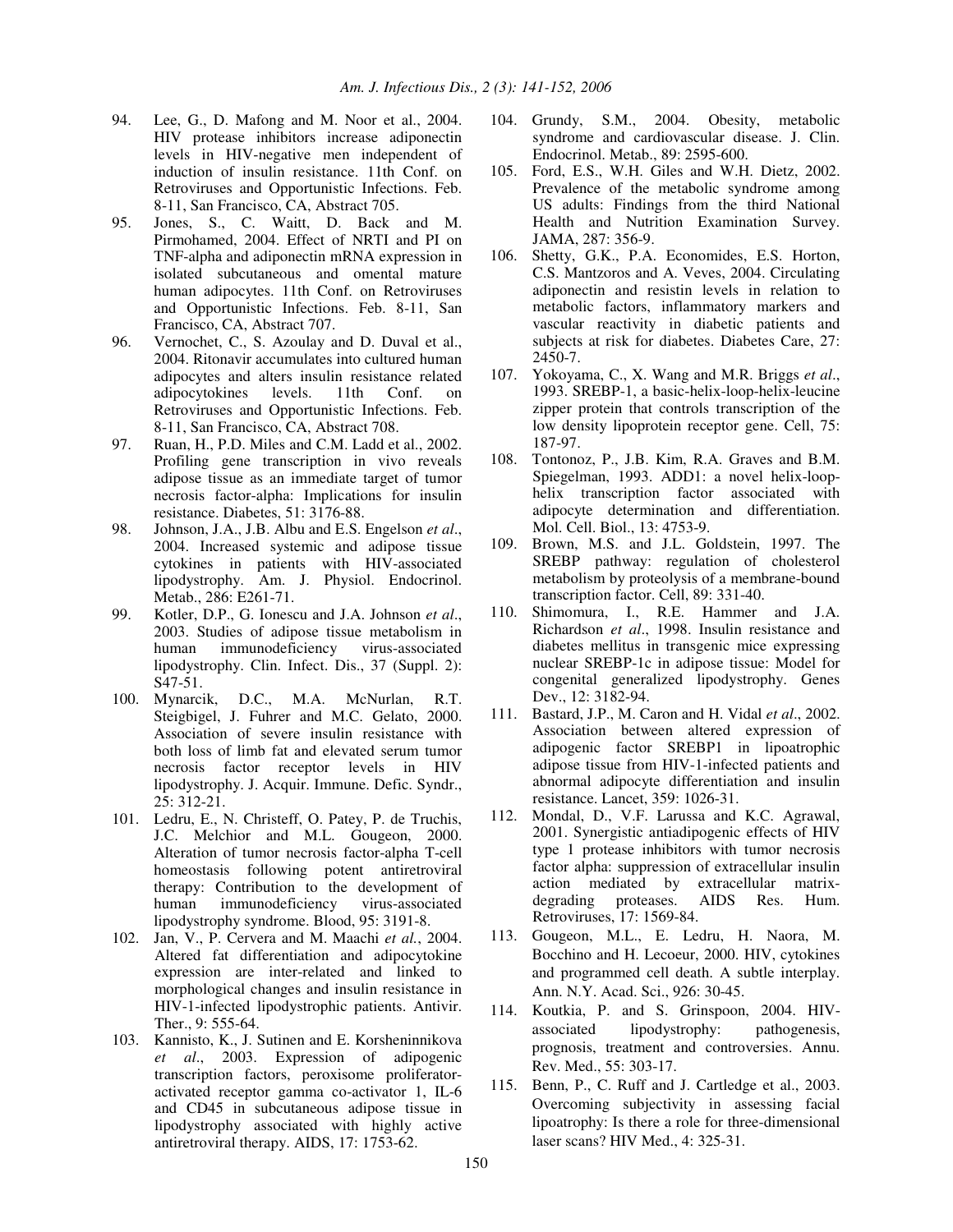- 116. Woerle, B., C.W. Hanke and G. Sattler, 2004. Poly-L-lactic acid: a temporary filler for soft tissue augmentation. J. Drugs Dermatol., 3: 385- 9.
- 117. Moyle, G.J., 2004. Bridging a gap: Surgical management of HIV-associated lipoatrophy. AIDS Read, 14: 472-5.
- 118. Jones, D.H., A. Carruthers and D. Orentreich *et al*., 2004. Highly Purified 1000-cSt Silicone Oil for Treatment of Human Immunodeficiency Virus-Associated Facial Lipoatrophy: An Open Pilot Trial. Dermatol. Surg., 30: 1279-86.
- 119. Yki-Jarvinen, H., 2004. Thiazolidinediones. N. Engl. J. Med., 351: 1106-18.
- 120. Maeda, N., M. Takahashi and T. Funahashi *et al*., 2001. PPARgamma ligands increase expression and plasma concentrations of adiponectin, an adipose-derived protein. Diabetes, 50: 2094-9.
- 121. Yang, W.S., C.Y. Jeng and T.J. Wu et al., 2002. Synthetic peroxisome proliferator-activated receptor-gamma agonist, rosiglitazone, increases plasma levels of adiponectin in type 2 diabetic patients. Diabetes Care, 25: 376-80
- 122. Phillips, S.A., T.P. Ciaraldi and A.P. Kong et al., 2003. Modulation of circulating and adipose tissue adiponectin levels by antidiabetic therapy. Diabetes, 52: 667-74.
- 123. Yu, J.G., S. Javorschi and A.L. Hevener *et al*., 2002. The effect of thiazolidinediones on plasma adiponectin levels in normal, obese and type 2 diabetic subjects. Diabetes, 51: 2968-74.
- 124. Spiegelman, B.M. and J.S. Flier, 1996. Adipogenesis and obesity: Rounding out the big picture. Cell, 87: 377-89.
- 125. Carr, A., K. Samaras, D.J. Chisholm and D.A. Cooper, 1998. Pathogenesis of HIV-1-protease inhibitor-associated peripheral lipodystrophy, hyperlipidaemia and insulin resistance. Lancet, 351: 1881-3.
- 126. Mooser, V. and A. Carr, 2001. Antiretroviral therapy-associated hyperlipidaemia in HIV disease. Curr. Opin. Lipidol., 12: 313-9.
- 127. Purnell, J.Q., A. Zambon and R.H. Knopp *et al*., 2000. Effect of ritonavir on lipids and postheparin lipase activities in normal subjects. AIDS, 14: 51-7.
- 128. Wentworth, J.M., T.P. Burris and V.K. Chatterjee, 2000. HIV protease inhibitors block human preadipocyte differentiation, but not via the PPARgamma/RXR heterodimer. J. Endocrinol., 164: R7-R10.
- 129. Hadigan, C., S. Yawetz, A. Thomas, F. Havers, P.E. Sax and S. Grinspoon, 2004. Metabolic effects of rosiglitazone in HIV lipodystrophy: a randomized, controlled trial. Ann. Intern. Med., 140: 786-94.
- 130. Gelato, M.C., D.C. Mynarcik and J.L. Quick *et al*., 2002. Improved insulin sensitivity and body fat distribution in HIV-infected patients treated with rosiglitazone: A pilot study. J. Acquir. Immune. Defic. Syndr., 31: 163-70.
- 131. Carr, A., C. Workman and D. Carey *et al*., 2004. No effect of rosiglitazone for treatment of HIV-1 lipoatrophy: randomised, double-blind, placebocontrolled trial. Lancet, 363: 429-38.
- 132. Sutinen, J., A.M. Hakkinen and J. Westerbacka *et al*., 2003. Rosiglitazone in the treatment of HAART-associated lipodystrophy--a randomized double-blind placebo-controlled study. Antivir. Ther., 8: 199-207.
- 133. Sutinen, J., K. Kannisto and E. Korsheninnikova *et al*., 2004. Effects of rosiglitazone on gene expression in subcutaneous adipose tissue in highly active antiretroviral therapy-associated lipodystrophy. Am. J. Physiol. Endocrinol. Metab., 286: E941-9.
- 134. Sutinen, J., K. Kannisto and E. Korsheninnikova *et al*., 2004. In the lipodystrophy associated with highly active antiretroviral therapy, pseudo-Cushing's syndrome is associated with increased regeneration of cortisol by 11betahydroxysteroid dehydrogenase type 1 in adipose tissue. Diabetologia.
- 135. Masuzaki, H., J. Paterson and H. Shinyama *et al.*, 2001. A transgenic model of visceral obesity and the metabolic syndrome. Science, 294: 2166-70.
- 136. Berger, J., M. Tanen and A. Elbrecht *et al*., 2001. Peroxisome proliferator-activated receptor-gamma ligands inhibit adipocyte 11beta -hydroxysteroid dehydrogenase type 1 expression and activity. J. Biol. Chem., 276: 12629-35.
- 137. Tomlinson, J.W., J. Moore and M.S. Cooper *et al*., 2001. Regulation of expression of 11betahydroxysteroid dehydrogenase type 1 in adipose tissue: tissue-specific induction by cytokines. Endocrinology, 142: 1982-9.
- 138. van Wijk, J.P., E.J. de Koning, E.P. Martens and T.J. Rabelink, 2003. Thiazolidinediones and blood lipids in type 2 diabetes. Arterioscler. Thromb. Vasc. Biol., 23: 1744-9.
- 139. Khan, M.A., J.V. St Peter and J.L. Xue, 2002. A prospective, randomized comparison of the metabolic effects of pioglitazone or rosiglitazone in patients with type 2 diabetes who were previously treated with troglitazone. Diabetes Care, 25: 708-11.